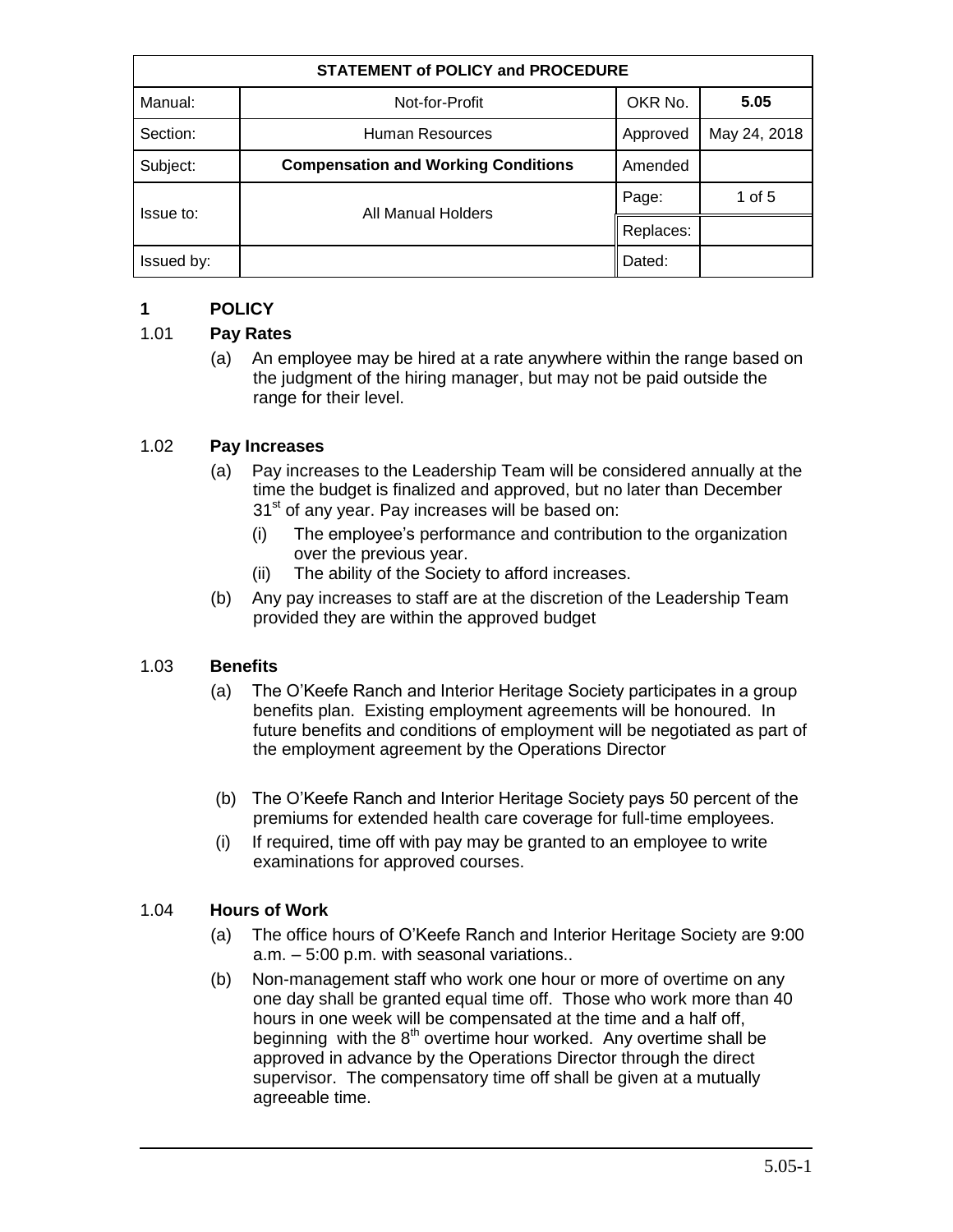| <b>STATEMENT of POLICY and PROCEDURE</b> |                                             |           |              |
|------------------------------------------|---------------------------------------------|-----------|--------------|
| Manual:                                  | O'Keefe Ranch and Interior Heritage Society | No.       | 5.05         |
| Section:                                 | Human Resources                             | Approved  | May 24, 2018 |
| Subject:                                 | <b>Compensation and Working Conditions</b>  | Amended:  |              |
| Issue to:                                | All Manual Holders                          | Page:     | 2 of 5       |
|                                          |                                             | Replaces: |              |
| Issued by:                               |                                             | Dated:    |              |

### 1.06 **Vacation and Paid Holidays**

- (a) O'Keefe Ranch and Interior Heritage Society recognizes the following as paid holidays:
	- New Years Day
	- Family Day
	- Good Friday
	- Victoria Day
	- St. Jean Baptiste Day
	- Canada Day
	- August Civic Holiday
	- Labour Day
	- Thanksgiving Day
	- Remembrance Day
	- Christmas Day
- (b) As per the Labour Standards Act

### 1.07 **Absence Due to Illness or Injury**

(a) As per the Labour Standards Act

### **2 PURPOSE**

2.01 The purpose of this Statement of Policy and Procedure is to codify employee entitlements granted by the organization.

# **3 SCOPE**

3.01 This policy applies to all employees.

### **4 RESPONSIBILITY**

- 4.01 It is the responsibility of the employee to read and understand the terms of this policy.
- 4.02 It is the responsibility of all supervisors in conjunction with the Operations Director to manage hours of work, vacation and sick days in balance with the needs of the organization.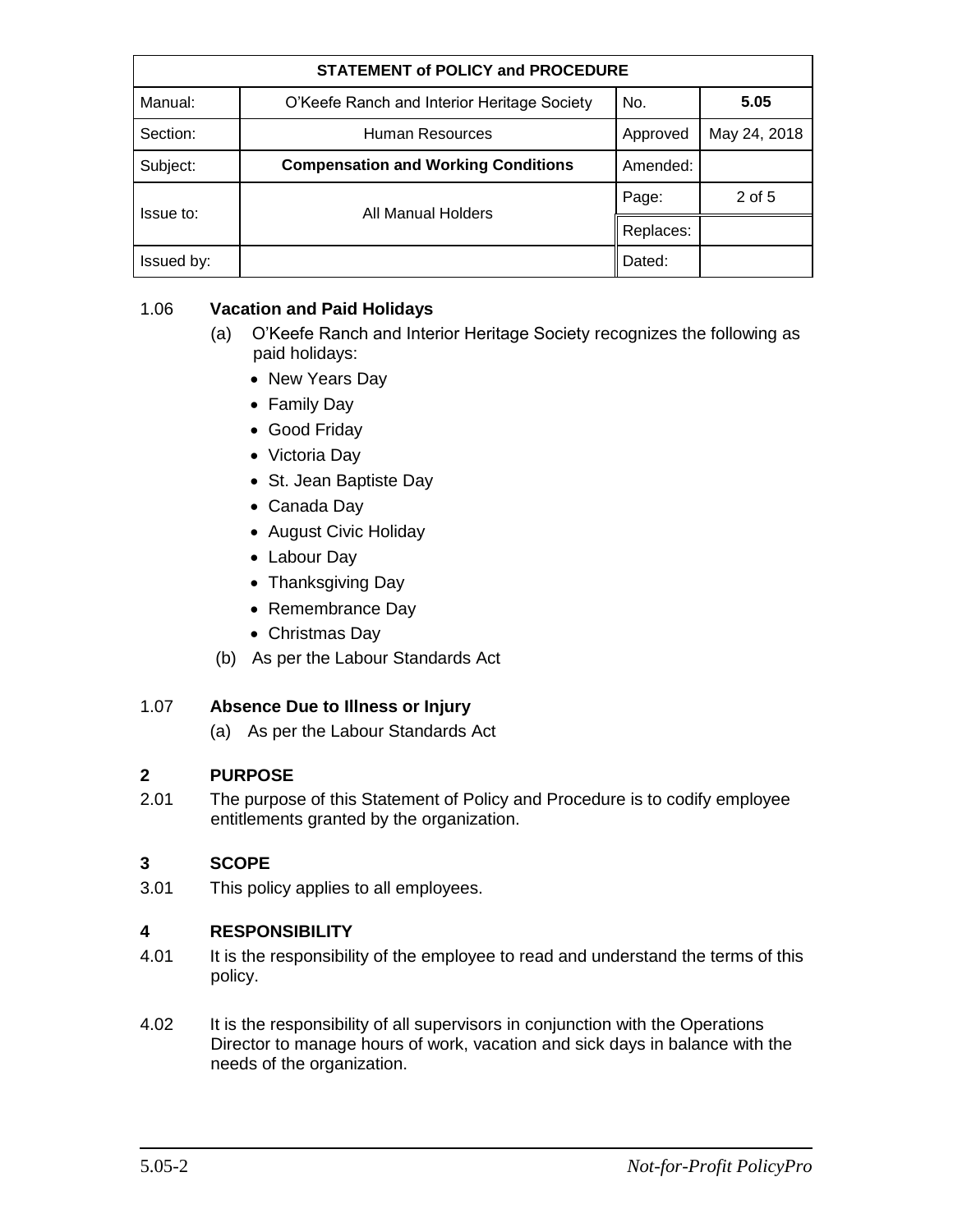| <b>STATEMENT of POLICY and PROCEDURE</b> |                                            |           |              |
|------------------------------------------|--------------------------------------------|-----------|--------------|
| Manual:                                  | Not-for-Profit                             | OKR No.   | 5.05         |
| Section:                                 | Human Resources                            | Approved  | May 24, 2018 |
| Subject:                                 | <b>Compensation and Working Conditions</b> | Amended   |              |
| Issue to:                                | All Manual Holders                         | Page:     | 3 of 5       |
|                                          |                                            | Replaces: |              |
| Issued by:                               |                                            | Dated:    |              |

- 4.03 It is the responsibility of the Operations Director to arrange for benefits coverage and administer benefits.
- 4.05 It is the responsibility of the Operations Director to negotiate benefits coverage with service providers in the context of the operating budget.
- 4.06 It is the responsibility of the Operations Director to provide market comparators for assessment of pay ranges and to make recommendations to the President.

### **5 DEFINITIONS**

None

### **6 REFERENCES and RELATED STATEMENTS of POLICY and PROCEDURE**

Provincial *Employment Standards Act* Provincial *Human Rights Code* Provincial *Pay Equity Act* Provincial *Occupational Health and Safety Act* Provincial *Workplace Safety and Insurance Act* Federal or Provincial *Privacy Act* OKR 2.04 – Ethics OKR 5.01 – Human Resources Primer OKR 5.02 – Recruitment, Selection and Orientation

OKR 5.03 – Performance Planning and Management

# **7 PROCEDURES**

# 7.01 **Pay Increases**

- (a) The Operations Director has the authority to grant increases for all general staff with the exception of the Leadership Team within the total amounts allocated for this purpose by the Board of Directors in its annual budget deliberations
- (b) The Operations Director may not grant the Leadership Team an increase, but may request a review of their compensation by the Human Resources Committee of the Board of Directors. The Human Resources Committee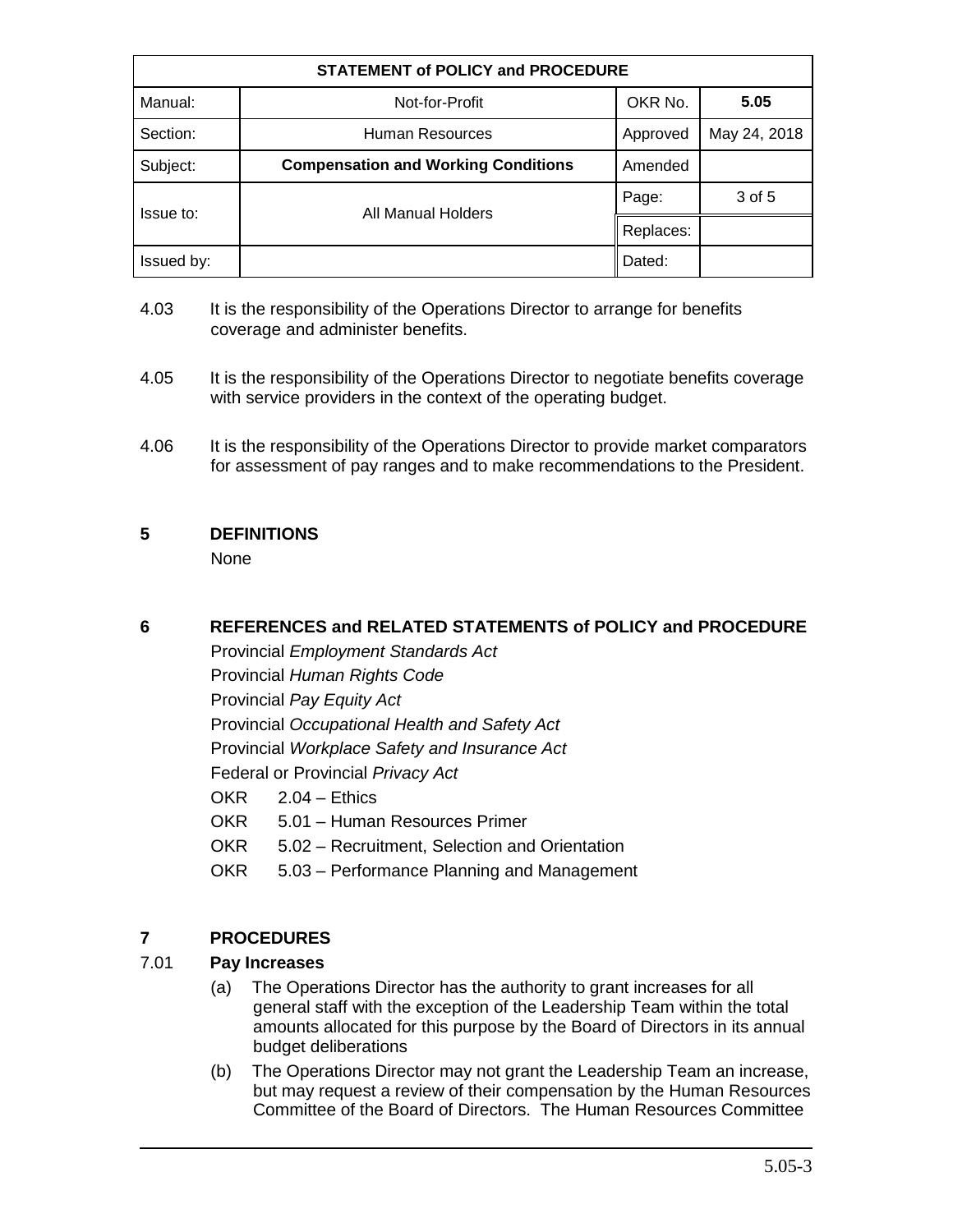| <b>STATEMENT of POLICY and PROCEDURE</b> |                                             |           |              |
|------------------------------------------|---------------------------------------------|-----------|--------------|
| Manual:                                  | O'Keefe Ranch and Interior Heritage Society | No.       | 5.05         |
| Section:                                 | Human Resources                             | Approved  | May 24, 2018 |
| Subject:                                 | <b>Compensation and Working Conditions</b>  | Amended:  |              |
| Issue to:                                | All Manual Holders                          | Page:     | 4 of 5       |
|                                          |                                             | Replaces: |              |
| Issued by:                               |                                             | Dated:    |              |

will make all reasonable efforts to perform such a review within a reasonable period of time and present the information to the Board for consideration.

#### 7.03 **Overtime**

- (a) Overtime hours must be agreed upon in advance by the Leadership Team and will be compensated per Labour Standards
- (b) Monthly, the Operations Director will provide summaries of overtime worked and lieu time earned and granted during the month to the Finance Director.
- (c) Lieu time earned may be taken at any time with the approval of the supervisor and based on organizational requirements. Lieu time may be appended to vacation leave if the workload can be otherwise accommodated.